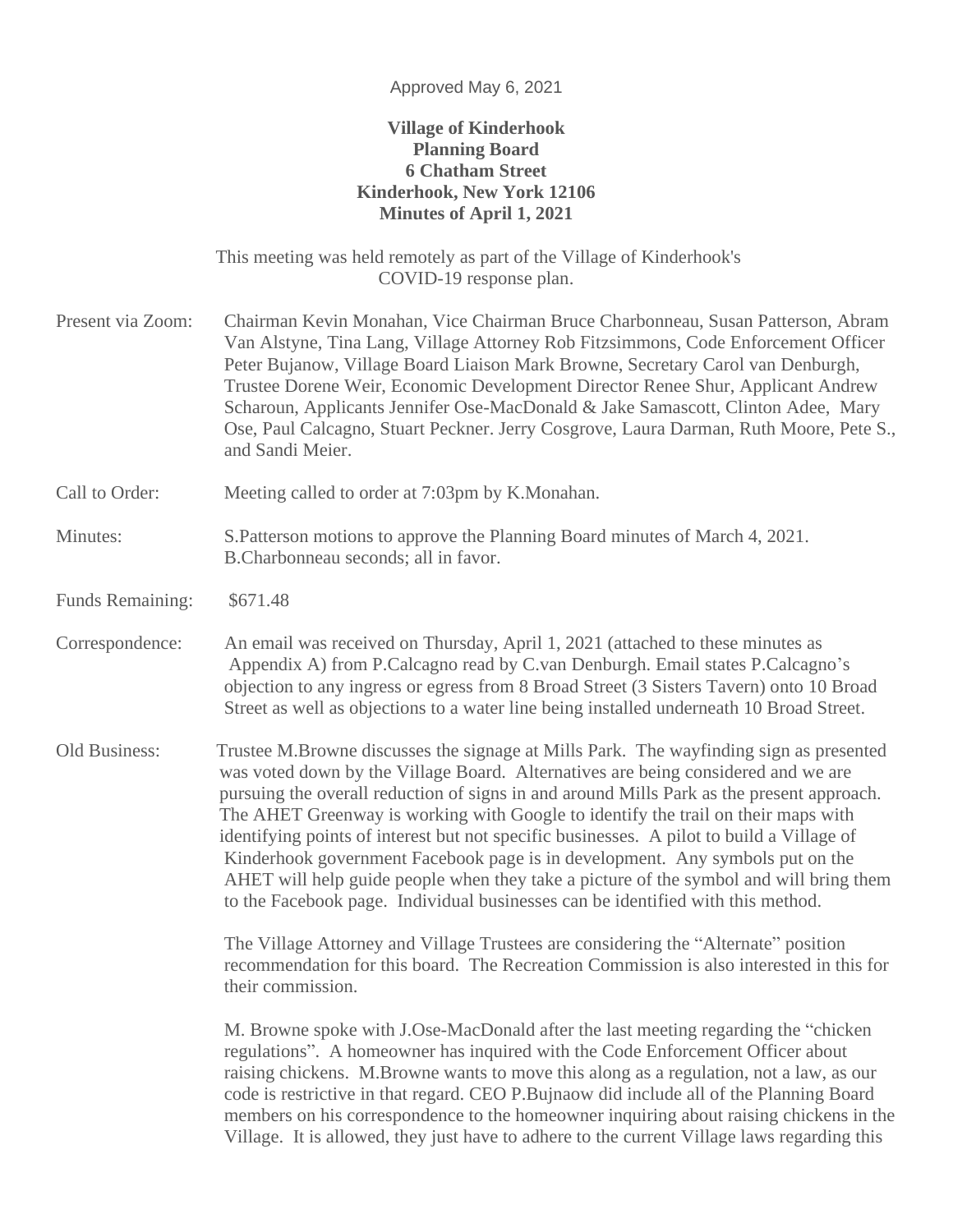(come to the Planning Board to ask permission, 200' setback for building and 25' setback for screening).

New Business: **-Site Plan Amendment for 12 Broad Street Mary Ose via Andrew Scharoun, Kinderhook, NY Lot #43.20-1-31 Proposed retail and rental space**

> An email was received by the property owner, M.Ose allowing A.Scharoun to speak for her and the property. A.Scharoun discusses the proposed plan. He wants to change the upstairs where Scotty's Barbershop used to be back into 2 residential apartments and wants to change the downstairs where it was a dog grooming shop into light retail/office space and the back section of the first floor would be another apartment. A.Van Alstyne asks if there is any plan for what the retail space will be. A.Scharoun states there is a prospective client but no signed lease. He is looking for a general title that best fits the space such as light retail/office space from the Planning Board as one of the owner's concerns is not having to rename the space every time a tenant leaves. B.Charbonneau states that the dog grooming space was retail so that is still in effect. R.Fitzsimmons confirms that if it was previously approved for retail and a substantial modification is not being made to that space, that approval would remain. A.Scharoun states that he and C.van Denburgh did look at the property file and it is listed as the front half retail and the back half apartment. A.Van Alstyne was in that location when it was a pet store with racks in the front and a semi significant retail space but could not say if there was an apartment in the back. T.Lang states the retail space was dog food and dog items in the front and a shampooing and grooming area in the back. A.Scharoun states the dog groomers incorporated the apartment into their retail space. B.Charbonneau asks if they would have 6 parking spaces available which is 2 parking spaces per apartment. A.Scharoun states there are at least 4 in the back with a large parking lot behind the building. He will measure what is back there as there is a significant amount of property along with a three-car garage. A.Van Alstyne asks if parking spots on the street would count as parking spaces. These would not count towards the residential use parking spaces. K.Monahan asks about the downstairs apartment having its own entry. A.Scharoun confirms that there is a door in the back of the building for this apartment. There is a stairway to the left side and then 2 doors for the upstairs apartments. A.Van Alstyne confirms that the outside of the building is not being modified but just a reconfiguration of the upstairs. A.Scharoun states there is no change to the footprint and no structural change, no moving of load bearing walls. S.Patterson asks about water usage and plumbing with 3 apartments, would that have to go to the County? A.Scharoun spoke with David Booth from the Village DPW. The main line is getting redone next week and then they could punch through whatever they needed for water in the building. The sidewalk will be ripped up and then they will have access to put in 2 or 3 lines. R.Fitzsimmons states that the property is serviced by Village water and there is an engineering standard for the residential and retail load for what size service there should be for the building. The CEO will determine ingress and egress, fire escapes, and sprinklers if necessary. K.Monahan states that we will wait for follow up on the parking and the water lines. B.Charbonneau states that A.Scharoun is cleared to go on the retail portion but a site plan review and a special use permit are needed to go multi-family. The drawing that was turned in is the interior of the building. The Planning Board needs the exterior work highlighting where the parking is as this is a separate use permit. A.Scharoun asks if he can obtain the square footage necessary to park six cars.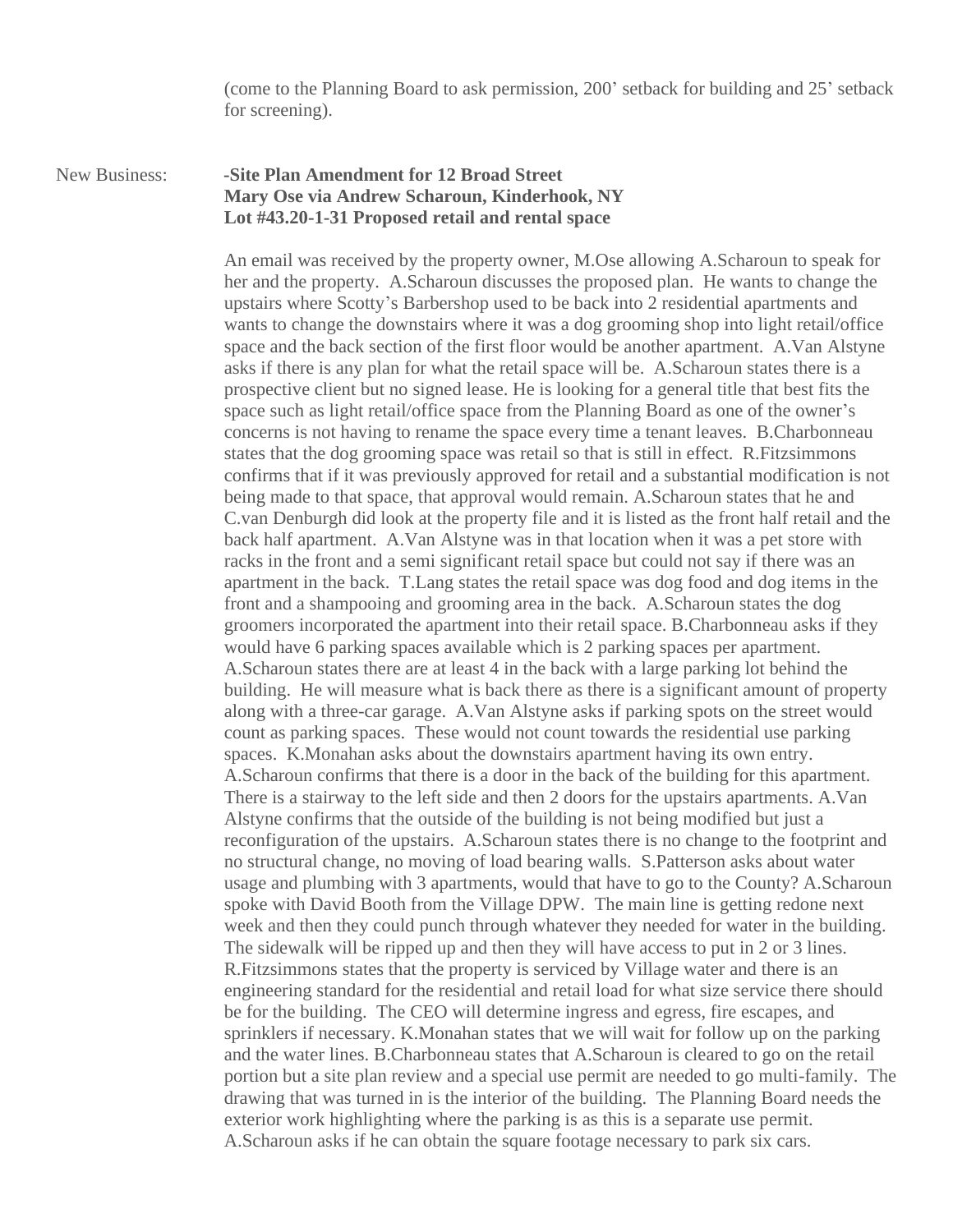R.Fitzsimmons states this information is in the code section 130-17, 8.5' wide and 18.5' long and laid out in a way that the vehicles can maneuver. R.Fitzsimmons asks if the PB wants a surveyed sketch plan of this area or would a dimensional sketch be suitable. The PB unanimously agrees that a dimensional sketch would be suitable. P.Bujanow states the sketches provided are for the layout but he will need architectural drawings that incorporate electrical, fire suppression and what is required by code. A.Scharoun states that before they hired an architect and engineer, they wanted to make sure that they could make these changes. B.Charbonneau asks if they are cleared to do the retail. R.Fitzsimmons confirms and any exterior signage would have to be approved by the Historic Preservation Commission. The PB agrees to moving on the site plan for the retail use. The PB is familiar with the SEQRA process and form and the twelve questions. Motion made by A.VanAlstyne to issue a negative declaration for purposes of SEQRA, K.Monahan seconds; all in favor. Motion made by K.Monahan to approve the site plan for the first floor partial use as depicted as retail, B.Charbonneau seconds; all in favor.

### **-Special Use Permit for 8 Broad Street Jennifer Ose-MacDonald and Jake Samascott Lot#43.20-1-29 "Three Sisters Tavern"**

J.Samascott states that the property at 8 Broad Street is under construction. The restaurant portion of the building (basement and the first floor) was previously approved but the permit has expired. They are now looking to open the whole building as one phase (9 hotel rooms upstairs, in addition to the restaurant on the first floor and basement.) They are looking for the Special Use Permit from the PB to make this happen. S.Patterson asks if this is a renewal/extension? J.Samascott states a Special Use Permit was never obtained for the hotel portion and now they want to do the entire project in one phase. S.Patterson states that it was separated into two phases. B.Charbonneau states they want an amended Special Use Permit. S.Patterson then asks if they have 90 days to complete that work. J.Ose-MacDonald states 6 months. J.Samascott states that their site plan is in and asks if anyone has any questions. B.Charbonneau asks if they have seen P.Calcagno's memo. J.Samascott states they just heard it read at this meeting. He says that they have an active and existing NYSDOT issued permit to have C.Rothermel put in the waterline. J.Ose-MacDonald adds this went through the County and Village engineers as part of the NYSDOT process. R.Fitzsimmons states P.Calcagno's concern is about digging up the front sidewalk. R.Fitzsimmons spoke with the Village Engineer Ray Jurkowski, who has approved the plans and specifications for the work. The DOT right of way has been confirmed with the mapping, J. Ose-MacDonald's survey, P. Calcagno's survey, and other surveys of the area that the DOT right of way goes up to the buildings. The sidewalk is in the DOT right of way which is why a permit was received to open it up to do the waterline. The Village DPW will replace portions of the sidewalk that need to be replaced. R.Fitzsimmons does not see any reason why the waterline work can't go forward. He did state that they should try to establish a manner for people to get in and out of the neighboring open businesses (barbershop) yet keep the area secure. J.Samascott says that C.Rothermel plans on doing the work on a Monday as Bones Barbershop is closed on Mondays. R.Fitzsimmons asks about what P.Calcagno means with "coming out the basement staircase." B.Charbonneau states the egress into 3 Sisters Tavern is 2 staircases that go down below grade. The west/south one abuts against (does not touch) P.Calcagno's 10 Broad Street building. K.Monahan believes P.Calcagno does not want anyone stepping onto his private property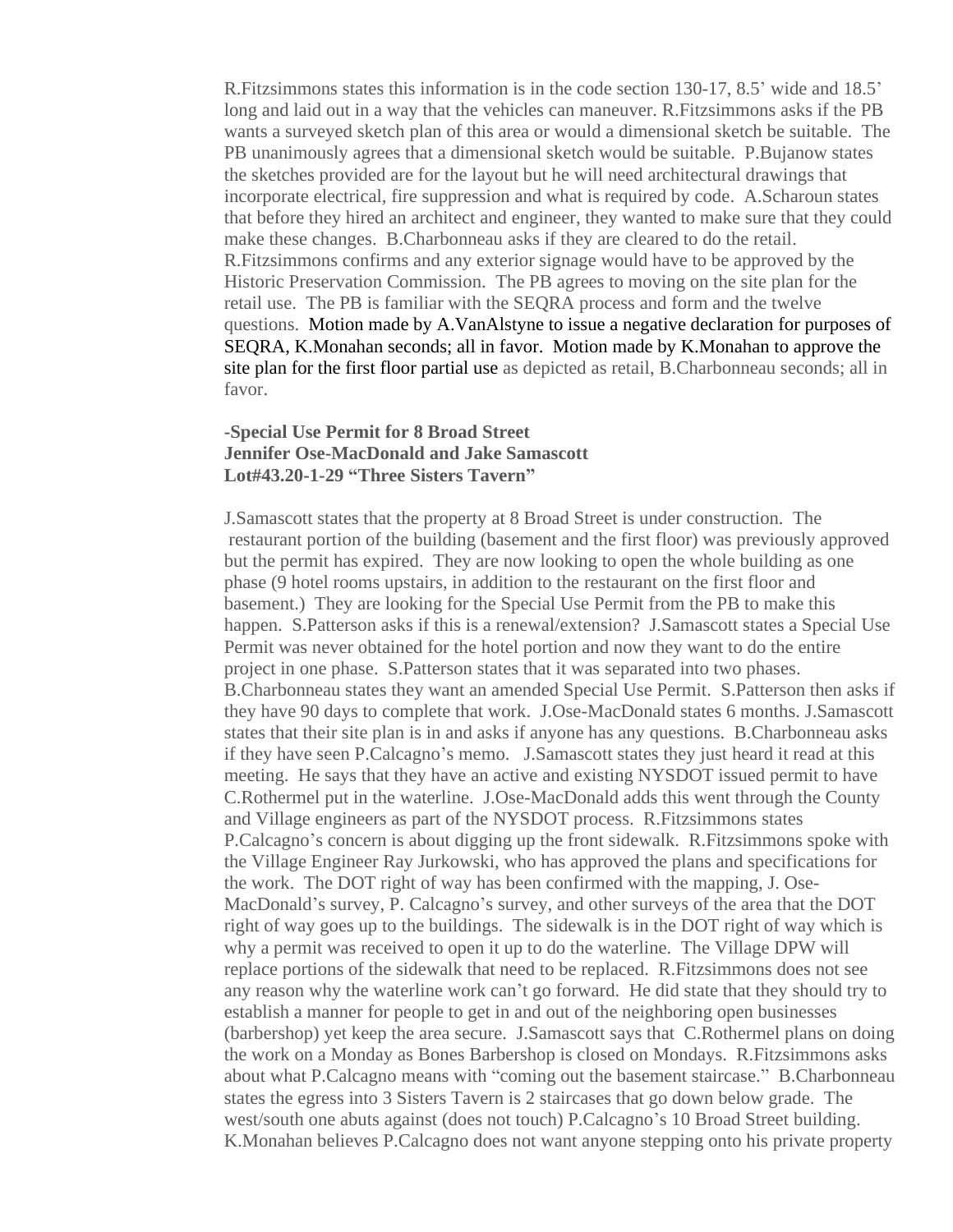in case of use as a fire escape. J.Samascott thinks it is part of the state right of way thus it is state property.

P.Calcagno begins to speak. R.Fitzsimmons states to P.Calcagno that we are not at the Public Hearing but he is a neighbor who has raised concerns. Chairman K.Monahan allows P.Calcagno to discuss his concerns. P.Calcagno states that he spoke with Tina (took over for Joe Visconti) at the NYSDOT and the state's right of way does not go up to the building. They told him, after a three-day review, that their right of way does not go further then three feet from the curb nor does the village right of way go past the village's water shut-off valves. Past that valve is P.Calcagno's property unless someone can show him something different. Did Bob Guerriero build that porch on State property? R.Fitzsimmons would like to see what P.Calcagno has from NYSDOT. Former Mayor Jim Dunham worked for NYSDOT for 30+ years and he spoke with the Regional Engineer and several people about this. They were all involved with this when the sewer lines went in with all of the right of ways. R.Fitzsimmons looked at P.Calcagno's survey of his property generated by P.Van Alstyne and he indicates that the property line is on the front of the building's façade. P.Calcagno is saying that is not the case. B.Guerriero put in that egress and the former owner of 10 Broad Street, Cynthia (Meili) was concerned about people coming out of the bar, smoking under the overhang, and talking. He had no right to put an egress there. P.Calcagno is asking for someone to show him paperwork that shows that is the State's property. R.Fitzsimmons says that he looked at P.Van Alstyne's survey, that P.Calcagno paid for, and he terminates the property line at the façade of the building where it meets the sidewalk. P.Calcagno states that Van Alstyne shows all of the property lines terminate at the building and that is not correct. If this was the case, all of these property owners would have an easement in the deeds to ingress and egress on their own properties. R.Fitzsimmons says there is an end point where the DOT right of way stops, and a start point for the property owner's property, and they meet each other. There is no need for easements when these abut each other. He does not think that the termination point for the DOT right of way and the private owner's property would be the Village's valve for water infrastructure because then there is a third-party implication for the DOT line and other private property lines. P.Calcagno has always been told that from the Village's water line to the building is the owner's responsibility. We (the property owner) own that water line and if it breaks, the property owner has to repair it. He is asking the Village or J.Ose-MacDonald show paperwork or have the State come and paint the area where the work permit is for. In regards to the basement egress, that was not there when Malcolm (Bird) owned The Dutch Inn, B,Guerriero put it in those stairs. R.Fitzsimmons says it has always been a question how the steps ended up on the right of way. R.Fitzsimmons or the village will contact NYSDOT. A work permit was issued to allow this work to happen, P.Calcagno is not questioning the permit, he is questioning the location. J.Samascott states that Tina is the one who approved and issued this work permit from NYSDOT. They have an engineered drawing that shows the water line that was submitted with the application and it clearly shows where the water line is to go. J.Ose-MacDonald will provide Tina's contact information. They have not been notified by Tina that the permit might be in question.

R.Fitzsimmons said the research that was done after P.Calcagno spoke with Trustee M.Abrams shows State Route 9 came to be a state road in the 1920's. There are user roads and dedicated roads. A dedicated road is a new subdivision project where a survey is done and the land is dedicated to the village and becomes village owned land and road.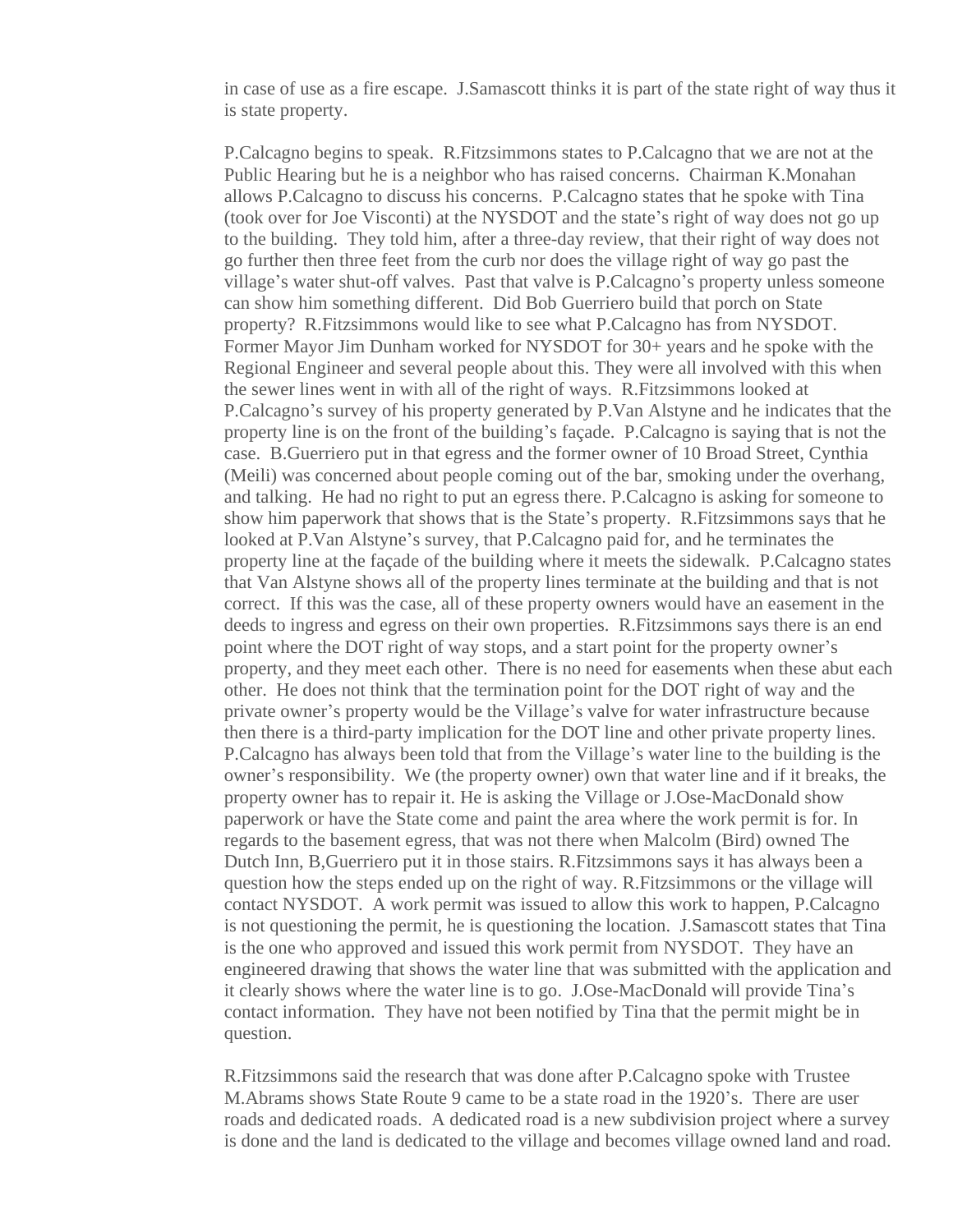Route 9 is a user road. Adjoining landowners owned to the middle of the road and the road is a legally implied public easement for public travel. The State did not do a dedicated taking when they took over Route 9. They did not pay for a survey of all of Route 9 from the North Country to downstate. They said this is what the road bed is, this is what we need to do to make it a proper Route 9 and that's what we administer. Whenever work is done around one of these user roads, one must get a DOT permit so damage is not done to the road. In the highway manual used to determine where the right of way starts and stops, there is guidance when the road has not been surveyed. It states you look to the deeds of the neighboring landowners and where they have been terminated by the surveys. Here, looking at all of the surveys, they all terminate the property owner's properties at the front where it meets the building. B.Charbonneau asks if the move of the sidewalk when we went from head-in parking to parallel parking effected this? R.Fitzsimmons states it may have as it changed the curb more toward the road.

K.Monahan makes a motion to accept this application and set the Public Hearing for May 6, 2021, S.Patterson seconds; all in favor. S.Patterson asks if their work can or cannot continue until after the Public Hearing? R.Fitzsimmons states they have the DOT work permit and he will make efforts to confirm the village's findings for the waterline, right of way and the work that needs to be done. We have a commercial property that needs access to the village's waterline infrastructure as they were not allowed to drill a well. They have to get the waterline in and up to code to make this use go.

P.Bujanow asks J.Samascott about the kitchen work. When the original building permit was issued, the kitchen was left out until there was a better understanding of that area so a building permit will be needed when that work is started. J.Samascott says they are not changing anything in the kitchen and they are getting the equipment drawings together. J.Ose-MacDonald asks for clarification since nothing is changing in the kitchen, except the addition of a hood which she understands will require a building permit. P.Bujanow states that another walk-thru is required.

Next Meeting: May 6, 2021

Adjournment: 7:58pm - A.Van Alstyne motions to adjourn. S.Patterson seconds; all in favor.

Respectfully submitted,

Carol van Denburgh Secretary to the Planning Board